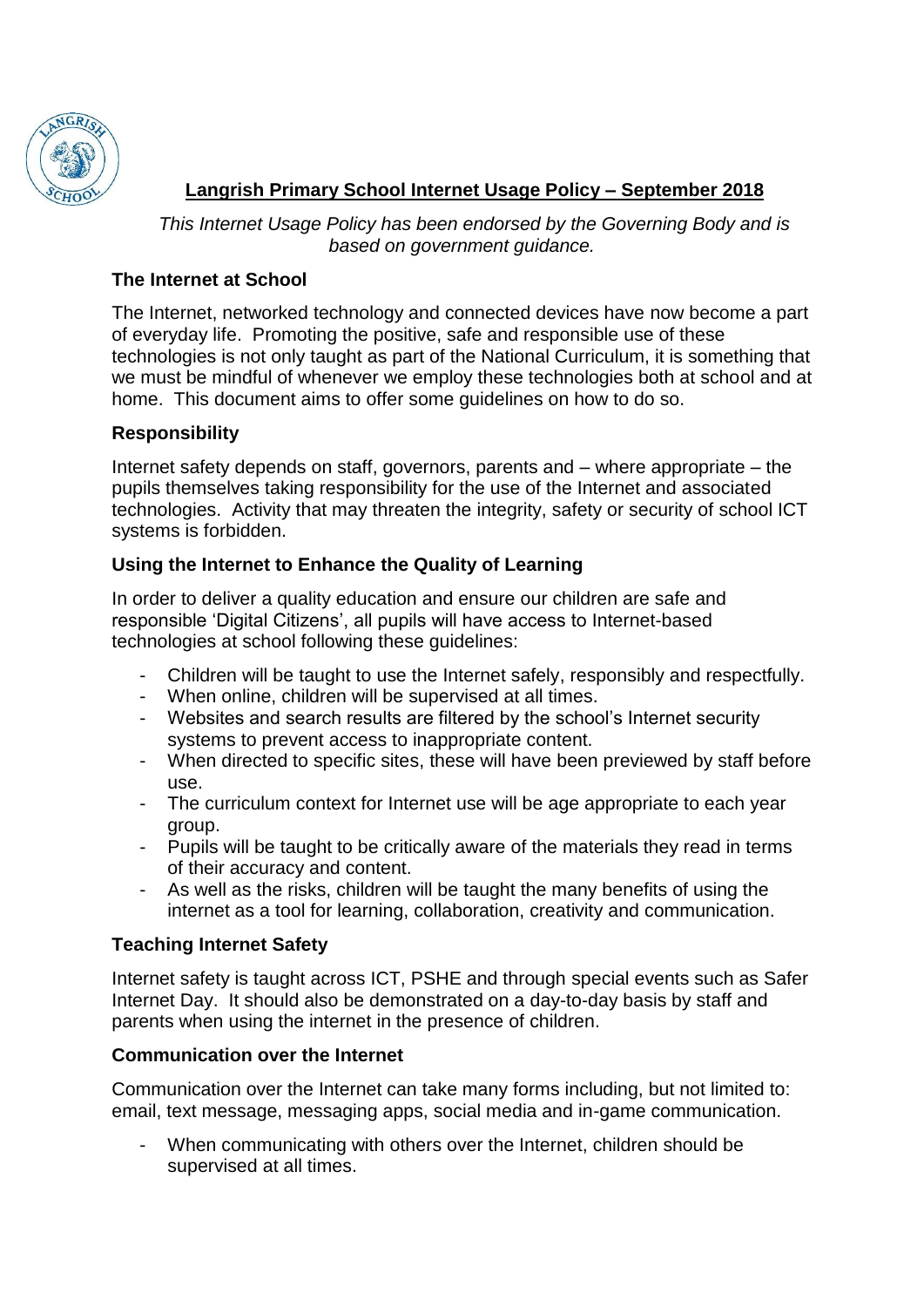- Adults and children should always be sure of the identity of the person with whom they are communicating.
- Children should never reveal private or personal information about themselves via digital communication.
- Children should never arrange to meet anybody via digital communication.
- Messages should always be polite, respectful and contain appropriate language.
- Never send, or encourage others to send, communications which may offend, defame or be otherwise hurtful to any individual or organisation.
- Any inappropriate communication should be reported to an adult immediately.
- Any message sent by a pupil to an external organisation as part of a schoolbased task should be sent via a staff email account, having first been checked and authorised by that member of staff.
- Parents and teachers should not email each other directly. All communication should be directed via the school office in order to protect the integrity and security of all parties.

# **Being a Positive Digital Role Model**

As adults, the way staff, parents and carers use the Internet in the presence of children will influence what those children deem to be acceptable Internet use. To that end, it is important that we all endeavour to be positive digital role models.

- Use the Internet responsibly and respectfully.
- Be mindful of your own Internet use in the presence of children, including the amount of time you spend on the Internet and the types of sites you visit.
- Social networks and other public forms should not be used to bring individuals, groups or organisations into disrepute, or to bring into disrepute the staff, governing body, values or policies of the school.
- Promote the positives. The Internet is a wonderful tool for research, creativity, communication and entertainment. Share the fascinating things you find and encourage your children to explore their interests in the same way.

# **Age Appropriate Internet Use**

In school, all Internet use is supervised and planned to give children access to only age-appropriate content.

Children and adults should be aware that many games, apps and social media platforms have age restrictions that should be adhered to. For instance, all the major social media platforms – Facebook, Snapchat, Twitter, Instagram, YouTube, Musical.ly and Skype – require users to be 13 in order to have their own account. WhatsApp requires users to be 16 in order to have their own account.

As new games and platforms are launched, adults should investigate any age restrictions before allowing children to access them. With games, it is also important to be aware of whether a game allows players to make in-game purchases or take part in in-game communication.

# **School Website Content**

The point of contact on the school website should be the school address, school email and phone number. Staff or pupils' home information will not be published.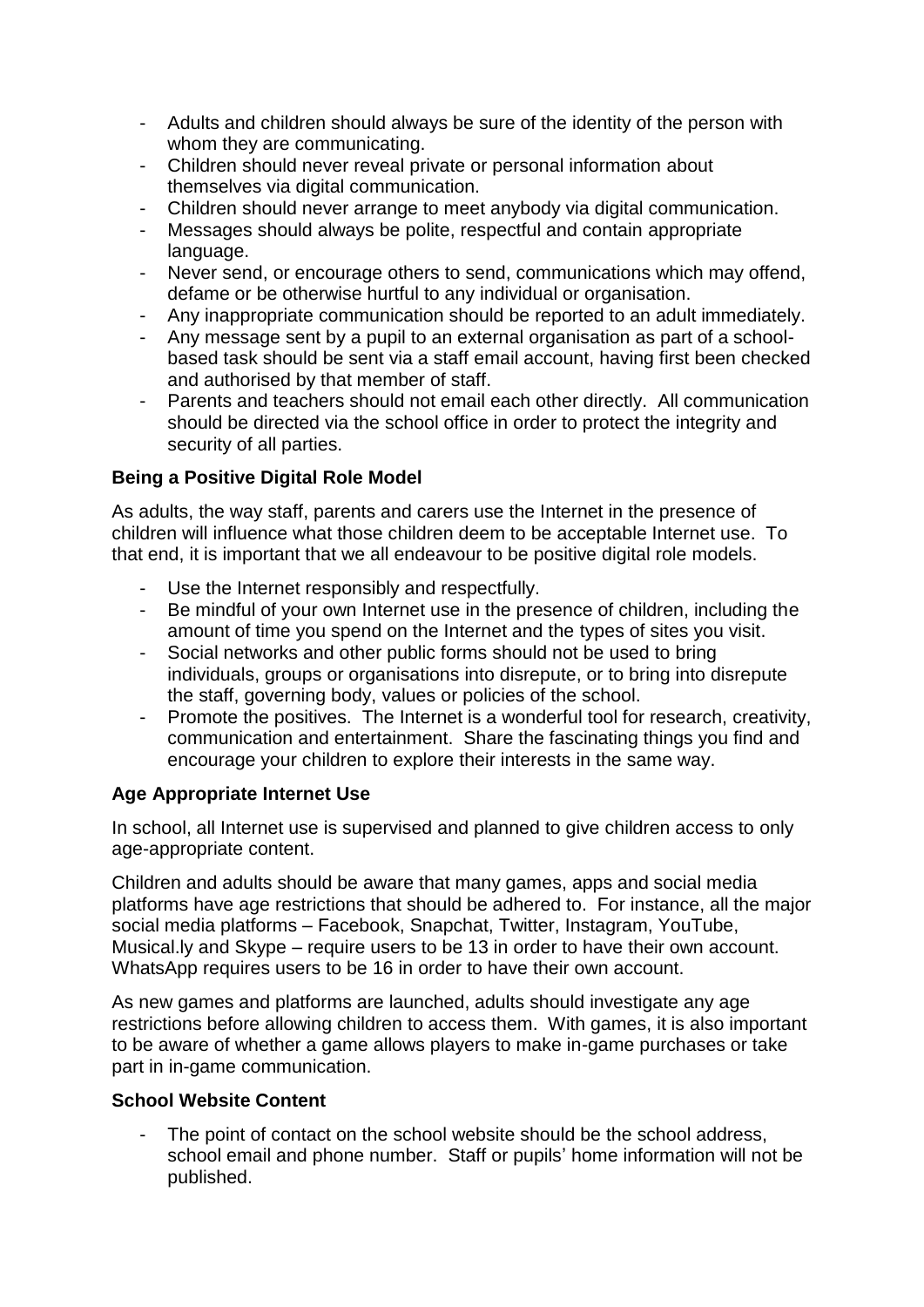- Website photographs that include pupils will be carefully selected and will not enable individual pupils to be identified. Pupils' full names will not be used alongside images or in the website text.
- The copyright of all material must be held by the school or attributed to the owner where permission to reproduce has been obtained.

#### **Risk Assessment**

In common with other media such as books, films and magazines, some material available via the Internet is unsuitable for children. The school will take all reasonable precautions to ensure that users access only appropriate material. However, due to the international scale and linked nature of Internet content, it is not possible to guarantee that unsafe material will never appear on a school computer. Neither the school nor Hampshire County Council can accept liability for the material accessed, or any consequences of Internet access.

- The school will work in partnership with parents, the Local Education Authority, the Department for Education and Skills and the Internet service provider to ensure systems to protect pupils are reviewed and approved.
- If staff or pupils discover unsuitable sites, that site must be reported to the Internet service provider by the ICT co-ordinator.
- Rules for Internet access will be displayed near all computer systems.
- Instruction for responsible and safe use should precede internet access.
- All in-school Internet access will be supervised by a teacher.

#### **Security**

- The school ICT systems will be reviewed regularly with regard to security.
- Virus protection will be installed and updated regularly.
- All users must act responsibly concerning the security and integrity of school ICT systems.

## **Parental Support**

- Parents' attention will be drawn to the School Internet Policy via newsletters and the school website.
- Internet issues will be handled sensitively to inform parents without undue alarm.
- A partnership approach with parents will be encouraged.
- Parents will themselves demonstrate safe, responsible and respectful use of the Internet in the presence of children.

## **Useful Links**

The below links offer more information on enabling children to use the Internet in a safe, secure and responsible fashion:

<https://www.thinkuknow.co.uk/>

<https://parentzone.org.uk/>

[https://assets.publishing.service.gov.uk/government/uploads/system/uploads/attach](https://assets.publishing.service.gov.uk/government/uploads/system/uploads/attachment_data/file/683895/Education_for_a_connected_world_PDF.PDF) [ment\\_data/file/683895/Education\\_for\\_a\\_connected\\_world\\_PDF.PDF](https://assets.publishing.service.gov.uk/government/uploads/system/uploads/attachment_data/file/683895/Education_for_a_connected_world_PDF.PDF)